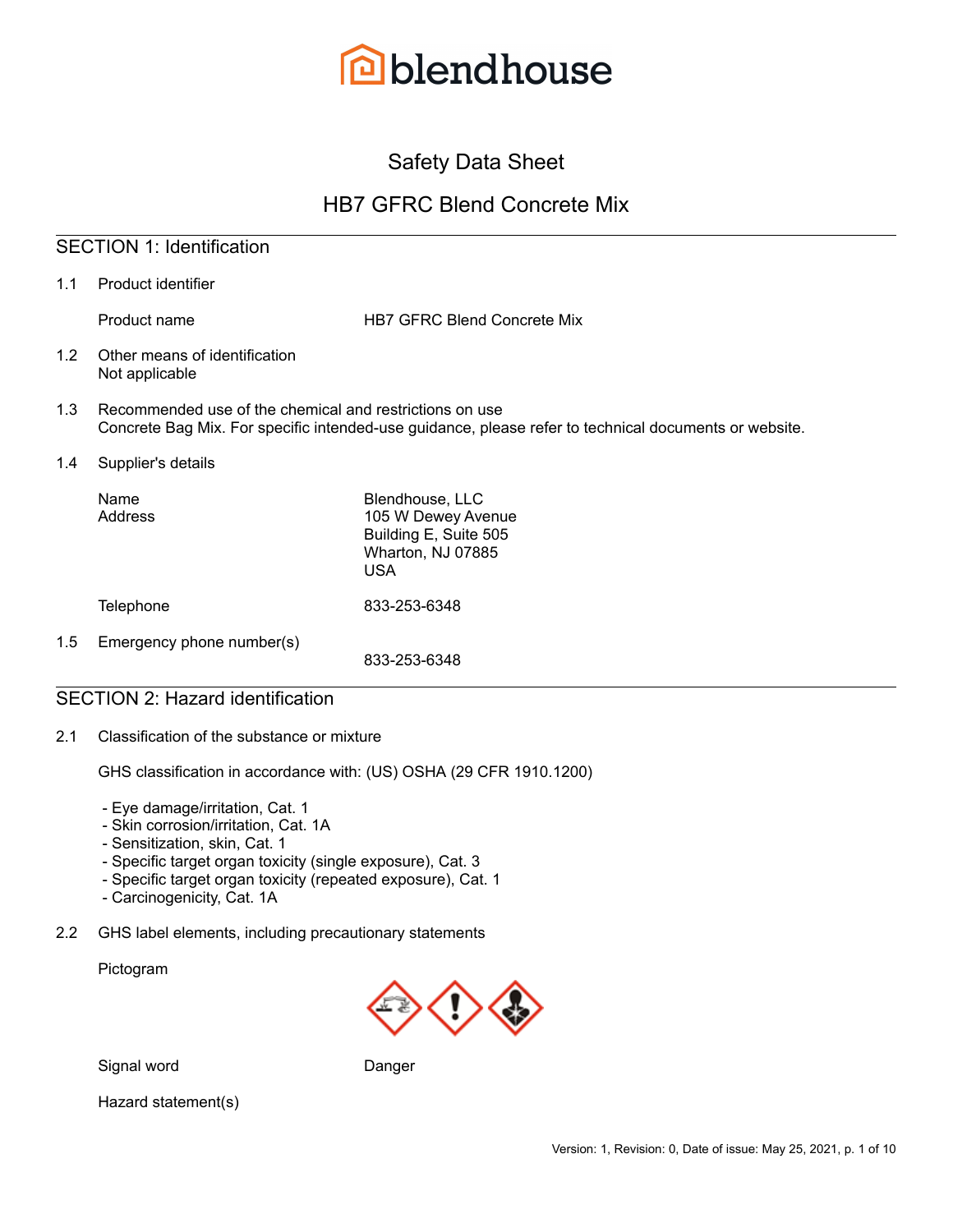

| H314<br>H317<br>H335<br>H <sub>350</sub><br>H372 | Causes severe skin burns and eye damage<br>May cause an allergic skin reaction<br>May cause respiratory irritation<br>May cause cancer [via inhalation]<br>Causes damage to organs through prolonged or repeated exposure |
|--------------------------------------------------|---------------------------------------------------------------------------------------------------------------------------------------------------------------------------------------------------------------------------|
| Precautionary statement(s)                       |                                                                                                                                                                                                                           |
| P201                                             | Obtain special instructions before use.                                                                                                                                                                                   |
| P202<br>P260                                     | Do not handle until all safety precautions have been read and understood.<br>Do not breathe dust.                                                                                                                         |
| P <sub>264</sub>                                 | Wash hands and exposed skin thoroughly after handling.                                                                                                                                                                    |
| P270                                             | Do not eat, drink or smoke when using this product.                                                                                                                                                                       |
| P271                                             | Use only outdoors or in a well-ventilated area.                                                                                                                                                                           |
| P272                                             | Contaminated work clothing must not be allowed out of the workplace.                                                                                                                                                      |
| P <sub>280</sub>                                 | Wear protective gloves/protective clothing/eye protection/face protection.                                                                                                                                                |
| P301+P330+P331                                   | IF SWALLOWED: Rinse mouth. Do NOT induce vomiting.                                                                                                                                                                        |
| P303+P361+P353                                   | IF ON SKIN (or hair): Take off immediately all contaminated clothing. Rinse<br>skin with water/shower.                                                                                                                    |
| P304+P340                                        | IF INHALED: Remove person to fresh air and keep comfortable for breathing.                                                                                                                                                |
| P305+P351+P338+P310                              | IF IN EYES: Rinse cautiously with water for several minutes. Remove<br>contact lenses if present and easy to do. Continue rinsing. Immediately call a<br>POISON CENTER/doctor;                                            |
| P308+P313                                        | IF exposed or concerned: Get medical advice/attention.                                                                                                                                                                    |
| P312                                             | Call a POISON CENTER/doctor if you feel unwell.                                                                                                                                                                           |
| P333+P313                                        | If skin irritation or rash occurs: Get medical advice/attention.                                                                                                                                                          |
| P363                                             | Wash contaminated clothing before reuse.                                                                                                                                                                                  |
| P403+P233                                        | Store in a well-ventilated place. Keep container tightly closed.                                                                                                                                                          |
| P405                                             | Store locked up.                                                                                                                                                                                                          |
| P501                                             | Dispose of contents/container in accordance with applicable Federal, State<br>and local laws and regulations.                                                                                                             |

#### 2.3 Hazards not otherwise classified (HNOC)

Exposure to this product may aggravate pre-existing eye, skin, and respiratory conditions.

### SECTION 3: Composition/information on ingredients

#### 3.1 Substances

Not applicable.

#### 3.2 Mixtures

#### Hazardous components

| Component                                         | Concentration      |
|---------------------------------------------------|--------------------|
| Cement, portland, chemicals (CAS no.: 65997-15-1) | $<$ 100 % (weight) |
| Quartz (CAS no.: 14808-60-7)                      | $<$ 100 % (weight) |
| Magnesium oxide (CAS no.: 1309-48-4)              | <95 % (weight)     |
| Limestone (CAS no.: 1317-65-3)                    | $<$ 50 % (weight)  |
| Hexylene glycol (CAS no.: 107-41-5)               | $<$ 10 % (weight)  |
|                                                   |                    |

Impurities: Gypsum (CAS no.: 13397-24-5) <6%, Calcium oxide (CAS no.: 1305-78-8) <4%, Hexavalent chromium compounds (CAS no.: 18540-29-9) <26 ppm.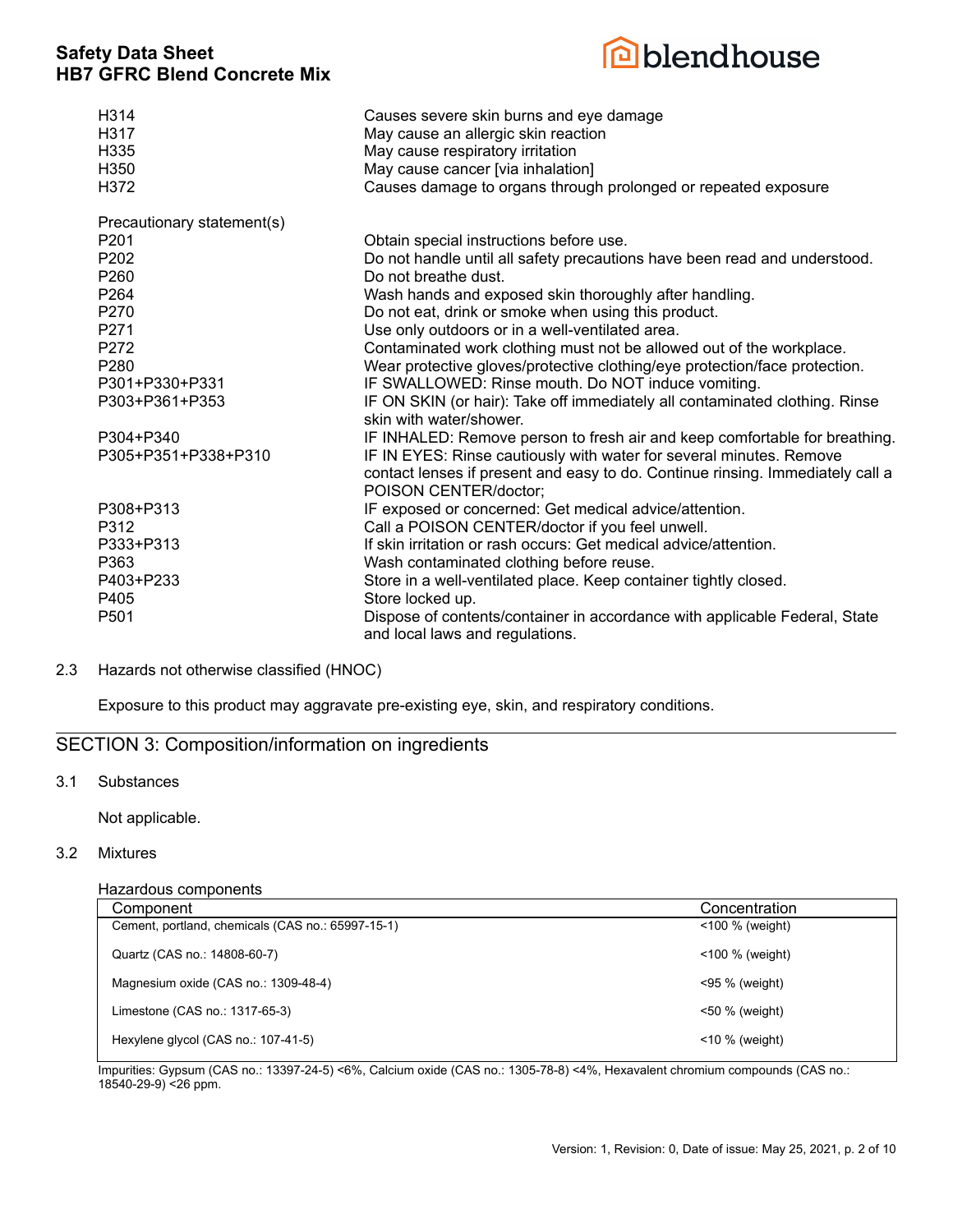

The specific chemical identities and/or actual concentrations for one or more listed components are being withheld as trade secrets under the US regulation 29 CFR 1910.1200(i).

### SECTION 4: First-aid measures

4.1 Description of necessary first-aid measures

|     | General advice                                                                                                                                                           | In case of accident or if you feel unwell, seek medical advice immediately<br>(show the label or SDS where possible).                                                                                                                                                                                                                                                                                                                                                                                                      |
|-----|--------------------------------------------------------------------------------------------------------------------------------------------------------------------------|----------------------------------------------------------------------------------------------------------------------------------------------------------------------------------------------------------------------------------------------------------------------------------------------------------------------------------------------------------------------------------------------------------------------------------------------------------------------------------------------------------------------------|
|     | If inhaled                                                                                                                                                               | If breathed in, move person into fresh air. If not breathing, give artificial<br>respiration. Seek medical help if coughing or other symptoms persist.<br>Inhalation of large amounts requires immediate medical attention.                                                                                                                                                                                                                                                                                                |
|     | In case of skin contact                                                                                                                                                  | Take off immediately all contaminated clothing. Rinse skin with water/shower<br>for at least 15 minutes. Call a poison center or doctor if irritation or rash<br>develops or persists. Pain or the severity of the burn may not be felt until<br>hours after the exposure. Chemical burns must be treated promptly by a<br>physician. Significant exposure requires immediate medical attention. Wash<br>contaminated clothing before reuse.                                                                               |
|     | In case of eye contact                                                                                                                                                   | Rinse cautiously with water for at least 15 minutes. Remove contact lenses, if<br>present and easy to do. Continue rinsing. Immediately call a poison center or<br>doctor.                                                                                                                                                                                                                                                                                                                                                 |
|     | If swallowed                                                                                                                                                             | Get medical attention immediately. Rinse mouth with water. If vomiting<br>occurs naturally, have victim lean forward to reduce the risk of aspiration. Do<br>NOT induce vomiting unless directed to do so by medical personnel. If<br>material has been swallowed and the exposed person is conscious, give<br>small quantities of water to drink. Never give anything by mouth to an<br>unconscious person. If unconscious, place in recovery position and get<br>medical attention immediately. Maintain an open airway. |
|     | Personal protective equipment for first-aid responders                                                                                                                   | Refer to Section 8 for specific personal protective equipment<br>recommendations.                                                                                                                                                                                                                                                                                                                                                                                                                                          |
| 4.2 | Most important symptoms/effects, acute and delayed<br>The most important known symptoms and effects are described in the labelling (see section 2) and/or in section 11. |                                                                                                                                                                                                                                                                                                                                                                                                                                                                                                                            |
|     | If inhaled                                                                                                                                                               | May cause respiratory irritation. Signs/symptoms may include cough,<br>sneezing, nasal discharge, headache, hoarseness, and nose and throat pain.<br>Severe tissue damage may occur due to the corrosive nature of the product.                                                                                                                                                                                                                                                                                            |
|     | In case of skin contact                                                                                                                                                  | May cause an allergic skin reaction. Causes severe skin burns.<br>Signs/symptoms of an allergic reaction may include localized redness,<br>swelling, itching, rash, or hives. Signs/symptoms of a skin burn may include<br>localized redness, swelling, itching, intense pain, blistering, ulceration, and<br>tissue destruction.                                                                                                                                                                                          |
|     | In case of eye contact                                                                                                                                                   | Causes serious eye damage. Signs/symptoms may include cloudy<br>appearance of the cornea, chemical burns, severe pain, tearing, ulcerations,<br>significantly impaired vision or complete loss of vision.                                                                                                                                                                                                                                                                                                                  |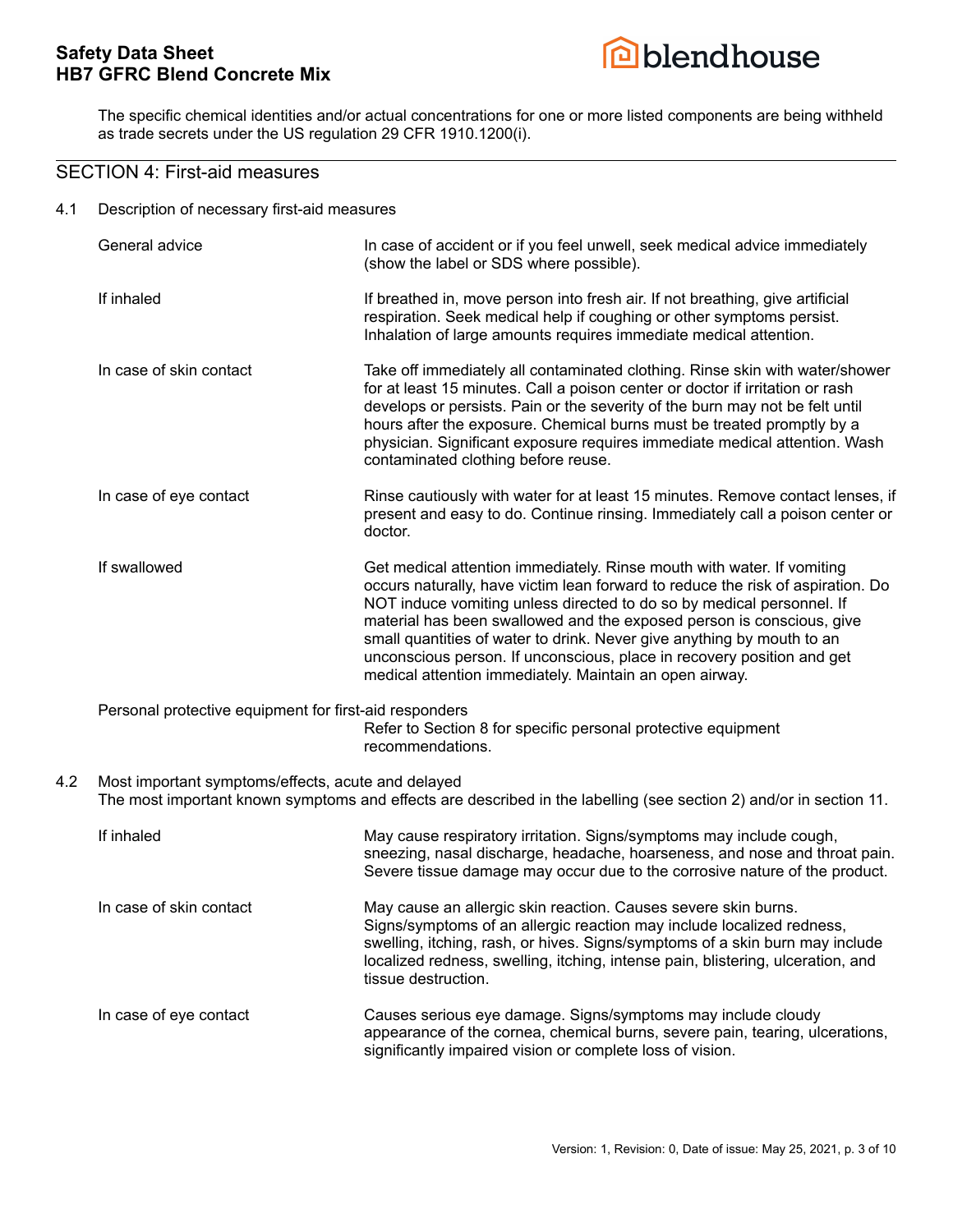

If swallowed **May cause burns to mouth, throat and stomach**. May cause gastrointestinal irritation. Severe tissue damage may occur due to the corrosive nature of the product. Signs/symptoms may include abdominal pain.

Chronic exposure May cause cancer. Causes damage to organs through prolonged or repeated exposure.

4.3 Indication of immediate medical attention and special treatment needed, if necessary Treat symptomatically.

#### SECTION 5: Fire-fighting measures

- 5.1 Suitable extinguishing media Use extinguishing media appropriate for surrounding fire.
- 5.2 Specific hazards arising from the chemical No data available.
- 5.3 Special protective actions for fire-fighters Wear self-contained breathing apparatus for firefighting if necessary.

Further information No data available

### SECTION 6: Accidental release measures

- 6.1 Personal precautions, protective equipment and emergency procedures Avoid contact with skin and eyes. Avoid breathing dust. Ensure adequate ventilation. Evacuate personnel to safe areas. For personal protection see section 8.
- 6.2 Environmental precautions Do not let product enter drains. Avoid dispersal of spilled material and runoff. Inform the relevant authorities if the product has entered the environment, including waterways, soil or air.
- 6.3 Methods and materials for containment and cleaning up Avoid dust generation. Do not dry sweep. Vacuum dust with equipment fitted with a HEPA filter. Place spilled material in suitable, closed containers for disposal. Dispose in accordance with applicable Federal, State and local laws and regulations.

Reference to other sections For disposal see section 13.

### SECTION 7: Handling and storage

7.1 Precautions for safe handling

Handle in accordance with good industrial hygiene and safety practices. This product reacts with water/moisture to produce caustic calcium hydroxide which can cause severe chemical burns. Do not handle until all safety precautions have been read and understood. Avoid contact with skin, eyes or clothing. Take off immediately all contaminated clothing and wash it before reuse. Avoid inhalation of dust and ingestion. Use only with adequate ventilation. Eating, drinking and smoking is prohibited while using the product. Wash hands with soap and water after handling. For precautions see Section 2. Wear appropriate personal protective equipment as described in Section 8.

7.2 Conditions for safe storage, including any incompatibilities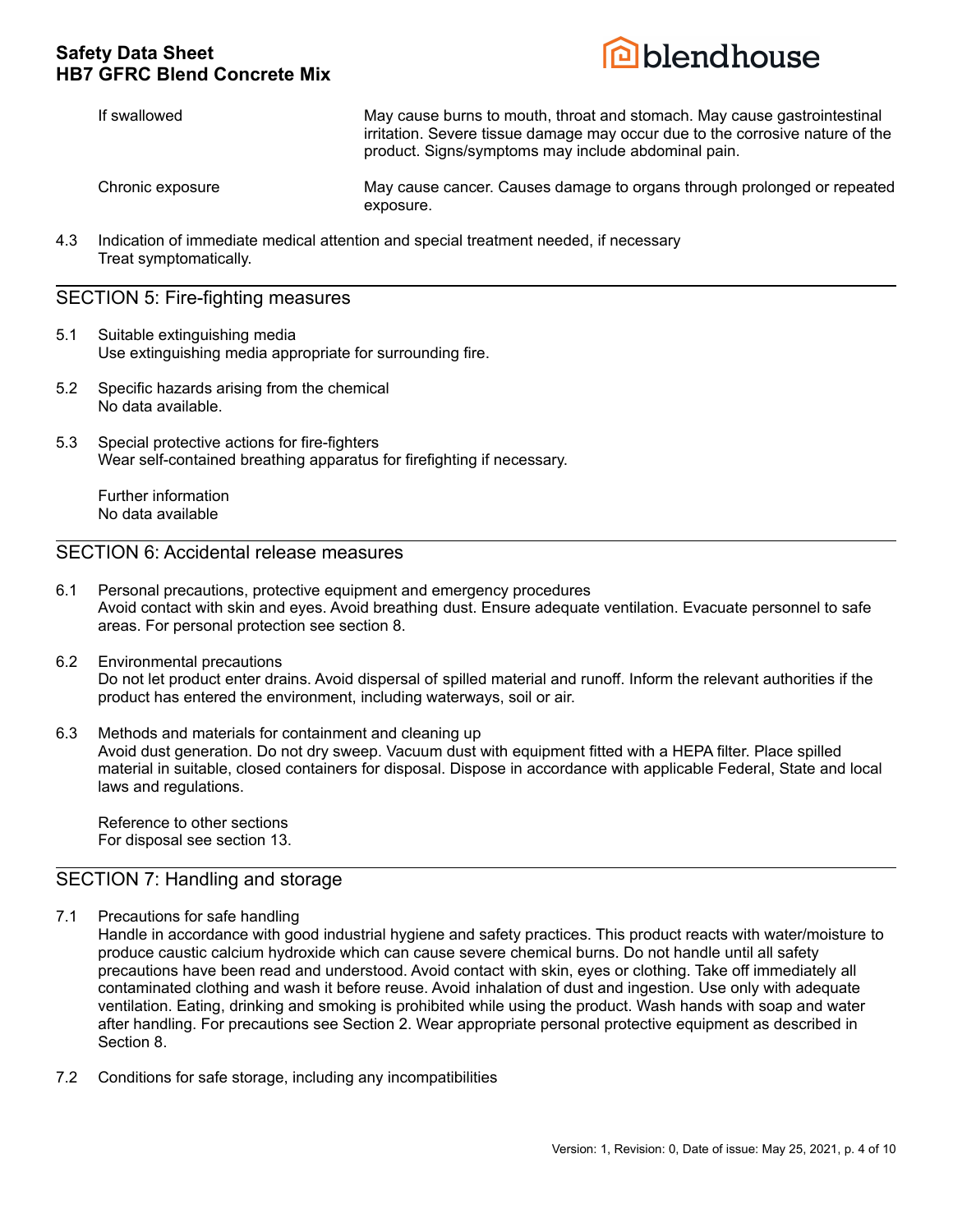

Keep in a dry and well-ventilated place. Keep away from incompatible products. Keep in the original container or an approved alternative. Keep container tightly closed. Do not enter a confined space with the product unless appropriate procedures and protection are available. Portland cement can build up or adhere to the walls of a confined space and then release or fall suddenly (engulfment).

Specific end use(s)

Apart from the uses mentioned in section 1 no other specific uses are stipulated.

#### SECTION 8: Exposure controls/personal protection

8.1 Control parameters

Cement, portland, chemicals (CAS no.: 65997-15-1) PEL-TWA: 15 mg/m<sup>3</sup> (total dust), 5 mg/m<sup>3</sup> (respirable fraction) (OSHA) REL-TWA: 10 mg/m<sup>3</sup> (total), 5 mg/m<sup>3</sup> (resp) (NIOSH) TLV-TWA: 1 mg/m<sup>3</sup> (respirable particulate matter) (ACGIH) PEL-TWA: 10 mg/m<sup>3</sup> (total dust), 5 mg/m<sup>3</sup> (respirable fraction) (Cal/OSHA)

Quartz (CAS no.: 14808-60-7) PEL-TWA: 50 µg/m<sup>3</sup> [25 µg/m<sup>3</sup> Action Level] (OSHA) REL-TWA: 0.05 mg/m<sup>3</sup> (NIOSH) TLV-TWA: 0.025 mg/m<sup>3</sup> (respirable particulate matter) (ACGIH)

Magnesium oxide (CAS no.: 1309-48-4) PEL-TWA: 15 mg/m<sup>3</sup> (total particulate) (OSHA) TLV-TWA: 10 mg/m<sup>3</sup> (inhalable particulate matter) (ACGIH) PEL-TWA: 10 mg/m<sup>3</sup> (Cal/OSHA)

Limestone (CAS no.: 1317-65-3) PEL-TWA: 15 mg/m<sup>3</sup> (total dust), 5 mg/m<sup>3</sup> (respirable fraction) (OSHA) REL-TWA: 10 mg/m<sup>3</sup> (total dust), 5 mg/m<sup>3</sup> (respirable fraction) (NIOSH) TLV-TWA: 10 mg/m<sup>3</sup> (inhalable particles), 3 mg/m<sup>3</sup> (respirable particles) (ACGIH)

Hexylene glycol (CAS no.: 107-41-5) REL-C: 25 ppm (125 mg/m<sup>3</sup>) (NIOSH) TLV-TWA: 25 ppm (vapor fraction) (ACGIH) TLV-STEL: 50 ppm (vapor fraction), 10 mg/mg<sup>3</sup> (inhalable particulate matter, aerosol only) (ACGIH)

Gypsum (CAS no.: 13397-24-5) PEL-TWA: 15 mg/m<sup>3</sup> (total dust), 5 mg/m<sup>3</sup> (respirable fraction) (OSHA) REL-TWA: 10 mg/m<sup>3</sup> (total), 5 mg/m<sup>3</sup> (resp) (NIOSH) TLV-TWA: 10 mg/m<sup>3</sup> (inhalable particulate matter) (ACGIH) PEL-TWA: 10 mg/m<sup>3</sup> (total dust), 5 mg/m<sup>3</sup> (respirable fraction) (Cal/OSHA)

Calcium oxide (CAS no.: 1305-78-8) PEL-TWA: 5 mg/m<sup>3</sup> (OSHA) REL-TWA: 2 mg/m<sup>3</sup> (NIOSH) TLV-TWA: 2 mg/m<sup>3</sup> (ACGIH) PEL-TWA: 2 mg/m<sup>3</sup> (Cal/OSHA)

Hexavalent chromium compounds (CAS no.: 18540-29-9) PEL-TWA: 5 µg/m<sup>3</sup> [2.5 µg/m<sup>3</sup> Action Level] (OSHA) REL-TWA:  $0.0002$  mg/m<sup>3</sup> (8 hr TWA) (NIOSH) TLV-TWA: 0.0002 mg/m<sup>3</sup> (inhalable particulate matter) (ACGIH) TLV-STEL: 0.0005 mg/m<sup>3</sup> (inhalable particulate matter) (ACGIH) PEL-TWA: 0.005 mg/m<sup>3</sup> (Cal/OSHA)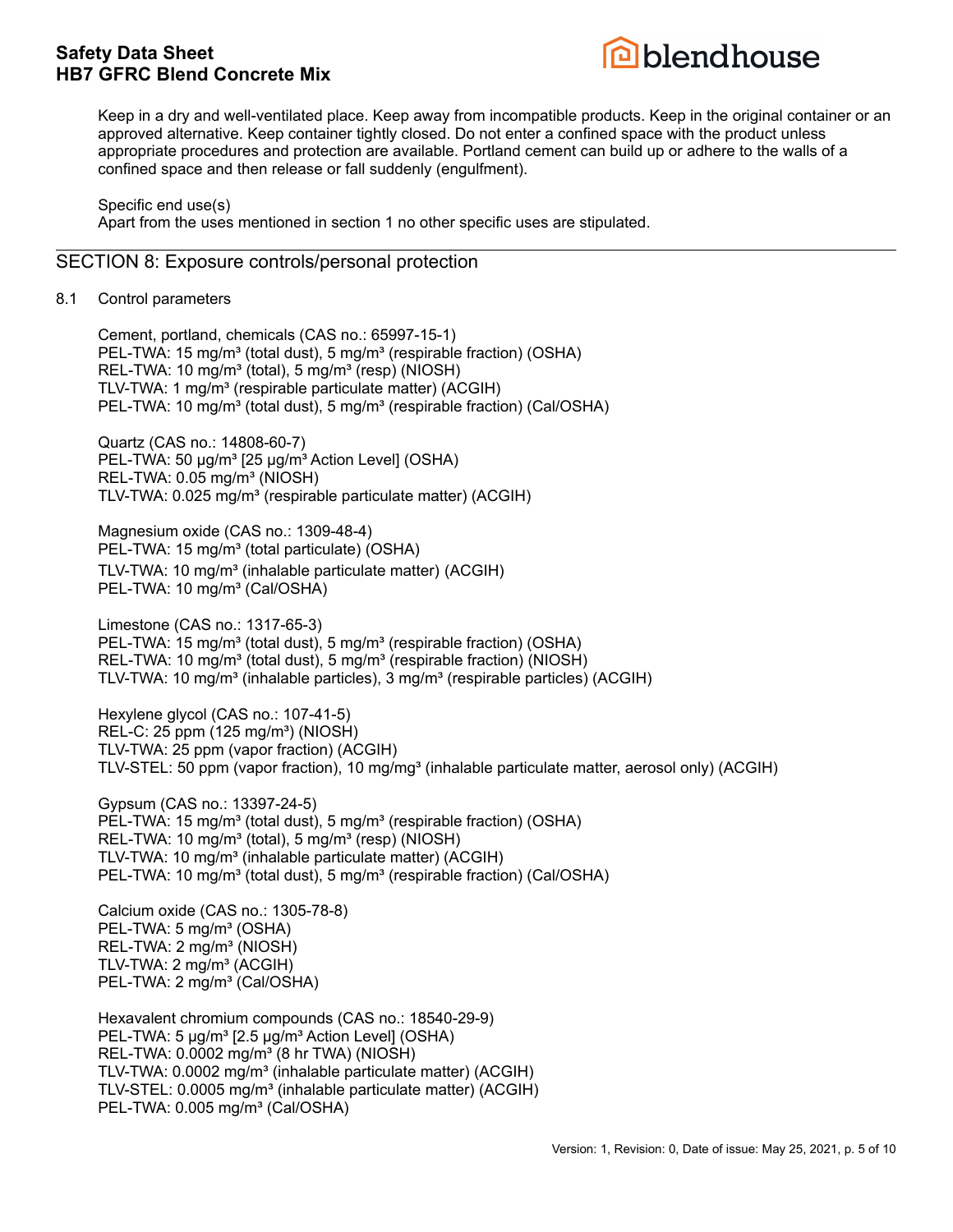

PEL-C: 0.1 mg/m<sup>3</sup> (Cal/OSHA)

#### 8.2 Appropriate engineering controls Use ventilation adequate to keep exposures (airborne levels of dust, fume, vapor, gas, etc.) below recommended exposure limits. Ensure that eyewash stations and safety showers are close to the workstation location.

8.3 Individual protection measures, such as personal protective equipment (PPE)

Eye/face protection Wear tightly fitting safety goggles.

Skin protection Use impervious, waterproof, abrasion and alkali-resistant gloves.

Body protection

Use impervious, waterproof, abrasion and alkali-resistant boots and protective long-sleeved and long-legged clothing. The type of protective equipment must be selected according to the concentration and amount of the dangerous substance at the specific workplace.

#### Respiratory protection

Provide good ventilation. Where risk assessment shows air-purifying respirators are appropriate use respirators and components tested and approved under appropriate government standards such as NIOSH (US) or CEN (EU). Respirator selection must be based on known or anticipated exposure levels, the hazards of the product, and assigned protection factor of the selected respirator.

Thermal hazards No data available.

Environmental exposure controls

Do not let product enter drains. Emissions from ventilation or work process equipment should be checked to ensure they comply with the requirements of environmental protection legislation.

### SECTION 9: Physical and chemical properties

Information on basic physical and chemical properties

| Appearance/form (physical state, color, etc.) | White solid powder. |
|-----------------------------------------------|---------------------|
| Odor                                          | Odorless            |
| Odor threshold                                | No data available.  |
| рH                                            | $10 - 11$           |
| Melting point/freezing point                  | No data available.  |
| Initial boiling point and boiling range       | No data available.  |
| Flash point                                   | No data available.  |
| Evaporation rate                              | No data available.  |
| Flammability (solid, gas)                     | Not flammable.      |
| Upper/lower flammability limits               | No data available.  |
| Upper/lower explosive limits                  | No data available.  |
| Vapor pressure                                | No data available.  |
| Vapor density                                 | No data available.  |
| Relative density                              | No data available.  |
| Solubility(ies)                               | No data available.  |
| Partition coefficient: n-octanol/water        | No data available.  |
| Auto-ignition temperature                     | No data available.  |
| Decomposition temperature                     | No data available.  |
| Viscosity                                     | Not applicable.     |
| <b>Explosive properties</b>                   | Not explosive.      |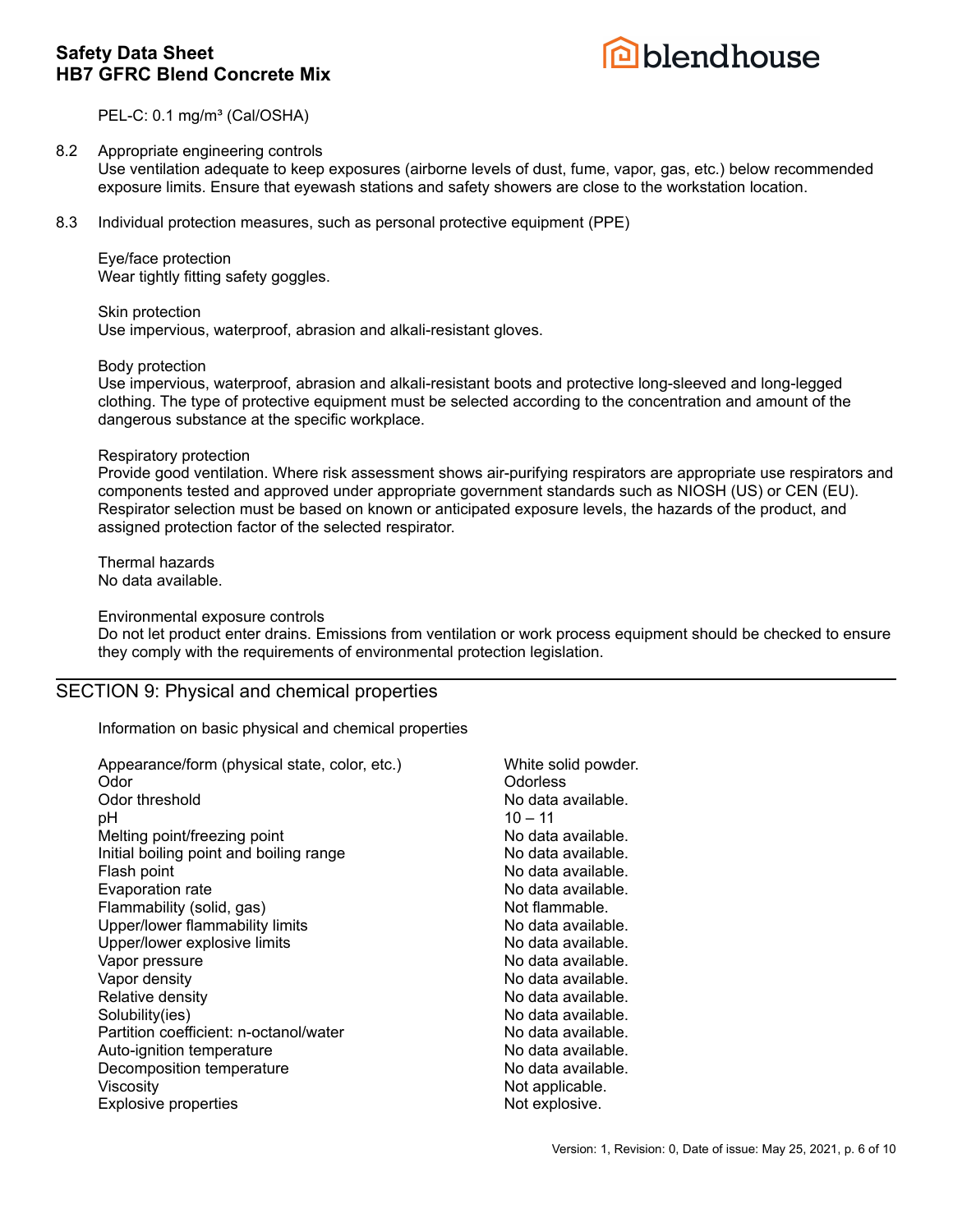

Oxidizing properties **Not oxidizing.** Not oxidizing.

Other safety information No data available.

### SECTION 10: Stability and reactivity

10.1 Reactivity

The product is highly alkaline and will react with acids. The product reacts slowly with water releasing heat and forming a strong alkaline solution.

- 10.2 Chemical stability Stable under normal storage conditions.
- 10.3 Possibility of hazardous reactions The product is highly alkaline and will react with acids to produce a violent, heat-generating reaction. The product will react with aluminum and other alkali and alkaline earth elements in wet mortar or concrete with a release of hydrogen gas, which can form an explosive mixture with air.
- 10.4 Conditions to avoid Keep away from incompatible materials.
- 10.5 Incompatible materials

Oxidizing materials, acids, aluminum metal and ammonium salts. Limestone ignites on contact with fluorine and is incompatible with acids, alum, ammonium salts, and magnesium. Silica reacts violently with powerful oxidizing agents such as fluorine, boron trifluoride, chlorine trifluoride, manganese trifluoride, and oxygen difluoride yielding possible fire and/or explosions. Silicates dissolve readily in hydrofluoric acid producing a corrosive gas — silicon tetrafluoride.

10.6 Hazardous decomposition products

Hazardous decomposition products should not be produced under normal use conditions.

### SECTION 11: Toxicological information

Information on toxicological effects

Likely Routes of Exposure: Eye contact. Skin contact. Inhalation. Ingestion.

| If inhaled              | May cause respiratory irritation. Signs/symptoms may include cough,<br>sneezing, nasal discharge, headache, hoarseness, and nose and throat pain.<br>Severe tissue damage may occur due to the corrosive nature of the product.                                                                                                   |
|-------------------------|-----------------------------------------------------------------------------------------------------------------------------------------------------------------------------------------------------------------------------------------------------------------------------------------------------------------------------------|
| In case of skin contact | May cause an allergic skin reaction. Causes severe skin burns.<br>Signs/symptoms of an allergic reaction may include localized redness,<br>swelling, itching, rash, or hives. Signs/symptoms of a skin burn may include<br>localized redness, swelling, itching, intense pain, blistering, ulceration, and<br>tissue destruction. |
| In case of eye contact  | Causes serious eye damage. Signs/symptoms may include cloudy<br>appearance of the cornea, chemical burns, severe pain, tearing, ulcerations,<br>significantly impaired vision or complete loss of vision.                                                                                                                         |
| If swallowed            | May cause burns to mouth, throat and stomach. May cause gastrointestinal<br>irritation. Severe tissue damage may occur due to the corrosive nature of the<br>product. Signs/symptoms may include abdominal pain.                                                                                                                  |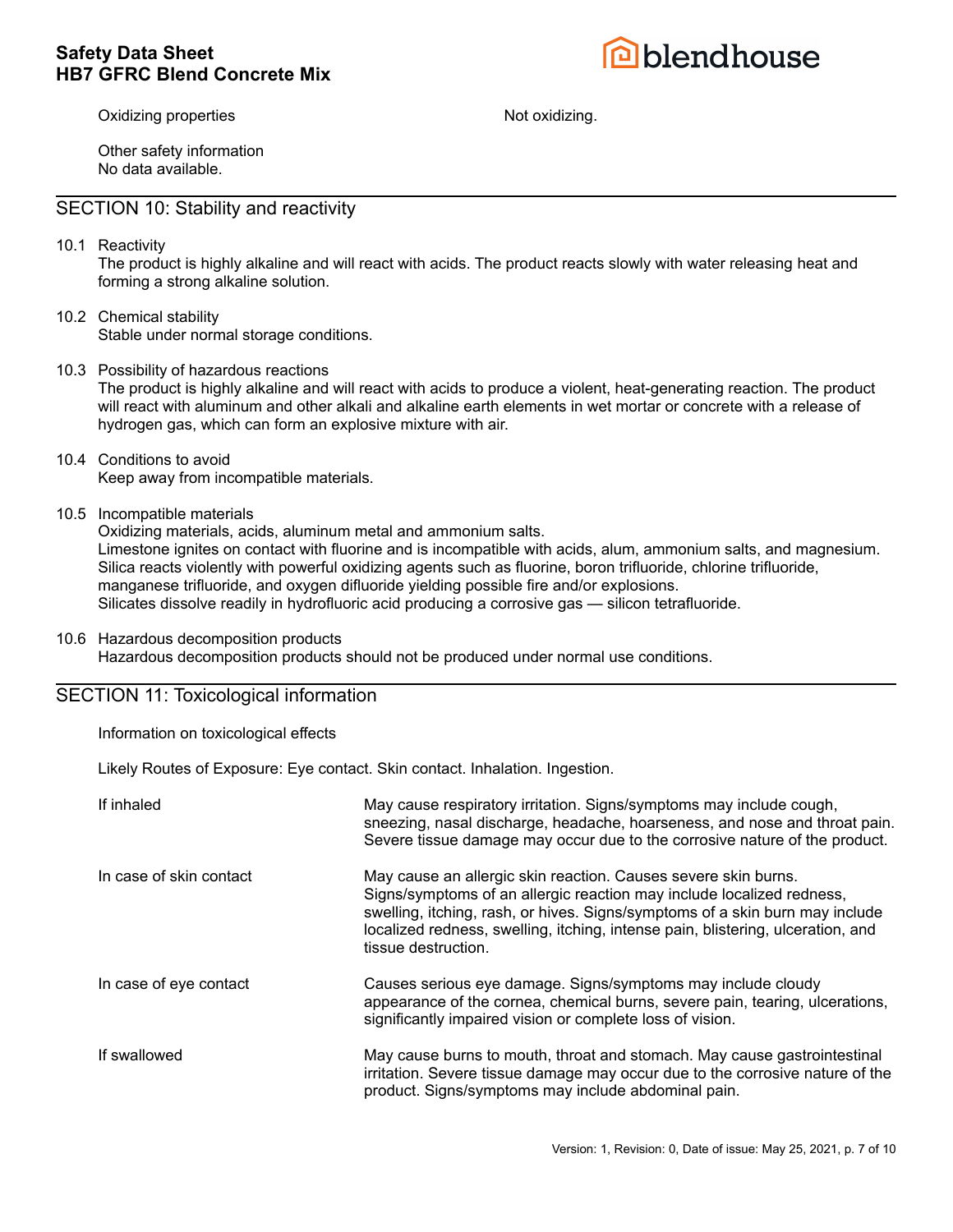

Chronic exposure May cause cancer. Causes damage to organs through prolonged or repeated exposure.

Acute toxicity Components:

Hexylene glycol (CAS no.: 107-41-5) LD50 (oral) – rat – 3700 mg/kg LD50 (skin) – rabbit –  $8.56$ mL/kg

Skin corrosion/irritation Causes severe skin burns.

Serious eye damage/irritation Causes serious eye damage.

Respiratory or skin sensitization May cause an allergic skin reaction.

Components:

Product may contain hexavalent chromium compounds (CAS no.: 18540-29-9), which may cause an allergic skin reaction.

Germ cell mutagenicity No data available.

**Carcinogenicity** May cause cancer by inhalation of dust.

IARC: Product contains crystalline silica (quartz), which is classified as carcinogenic to humans (Group 1). NTP: Product contains crystalline silica (quartz), which is classified as known to be a human carcinogen. OSHA: Product contains crystalline silica (quartz), which is specifically regulated carcinogen by OSHA.

Reproductive toxicity No data available.

STOT-single exposure May cause respiratory irritation.

STOT-repeated exposure Causes damage to organs through prolonged or repeated exposure.

Aspiration hazard No data available.

Additional information

Severe tissue damage may occur due to the corrosive nature of the product.

Product contains crystalline silica (quartz). Silicosis, lung cancer and pulmonary tuberculosis are associated with occupational exposure to crystalline silica dust. Statistically significant increases in deaths or cases of bronchitis, emphysema, chronic obstructive pulmonary disease, autoimmune related diseases (scleroderma, rheumatoid arthritis, systemic lupus erythematosus) and renal diseases have been reported.

Exposure to this product may aggravate pre-existing eye, skin, or respiratory conditions.

SECTION 12: Ecological information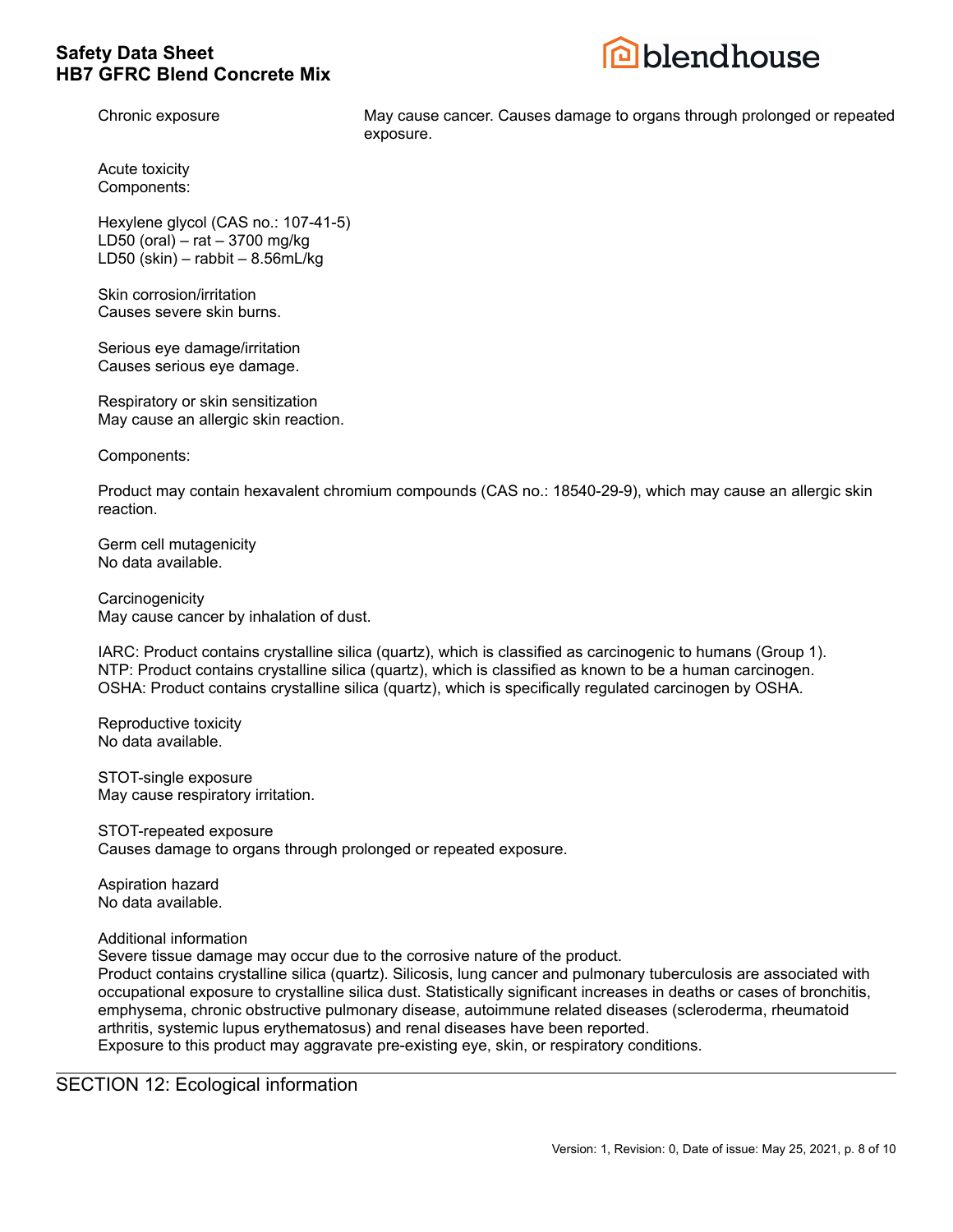

**Toxicity** No data available on product.

Persistence and degradability No data available on product.

Bioaccumulative potential No data available on product.

Mobility in soil No data available on product.

Results of PBT and vPvB assessment PBT/vPvB assessment not available as chemical safety assessment not required/not conducted.

Other adverse effects No data available.

### SECTION 13: Disposal considerations

Disposal of the product Disposal should be in accordance with applicable Federal, State and local laws and regulations. Local regulations may be more stringent than State or Federal requirements.

Disposal of contaminated packaging Dispose of as unused product.

### SECTION 14: Transport information

The following information is provided for general guidelines only. The shipper is responsible for determining if a product meets one or more criteria for dangerous goods. Please refer to applicable regulations for each mode of transport.

DOT (US) Not dangerous goods

IMDG Not dangerous goods

IATA Not dangerous goods

#### SECTION 15: Regulatory information

#### 15.1 Safety, health and environmental regulations specific for the product in question

SARA 302 Components No chemicals in this material are subject to the reporting requirements of SARA Title III, Section 302.

SARA 311/312 Hazards Acute health hazard. Chronic health hazard.

SARA 313 Components

This material does not contain any chemical components with known CAS numbers that exceed the threshold (De Minimis) reporting levels established by SARA Title III, Section 313.